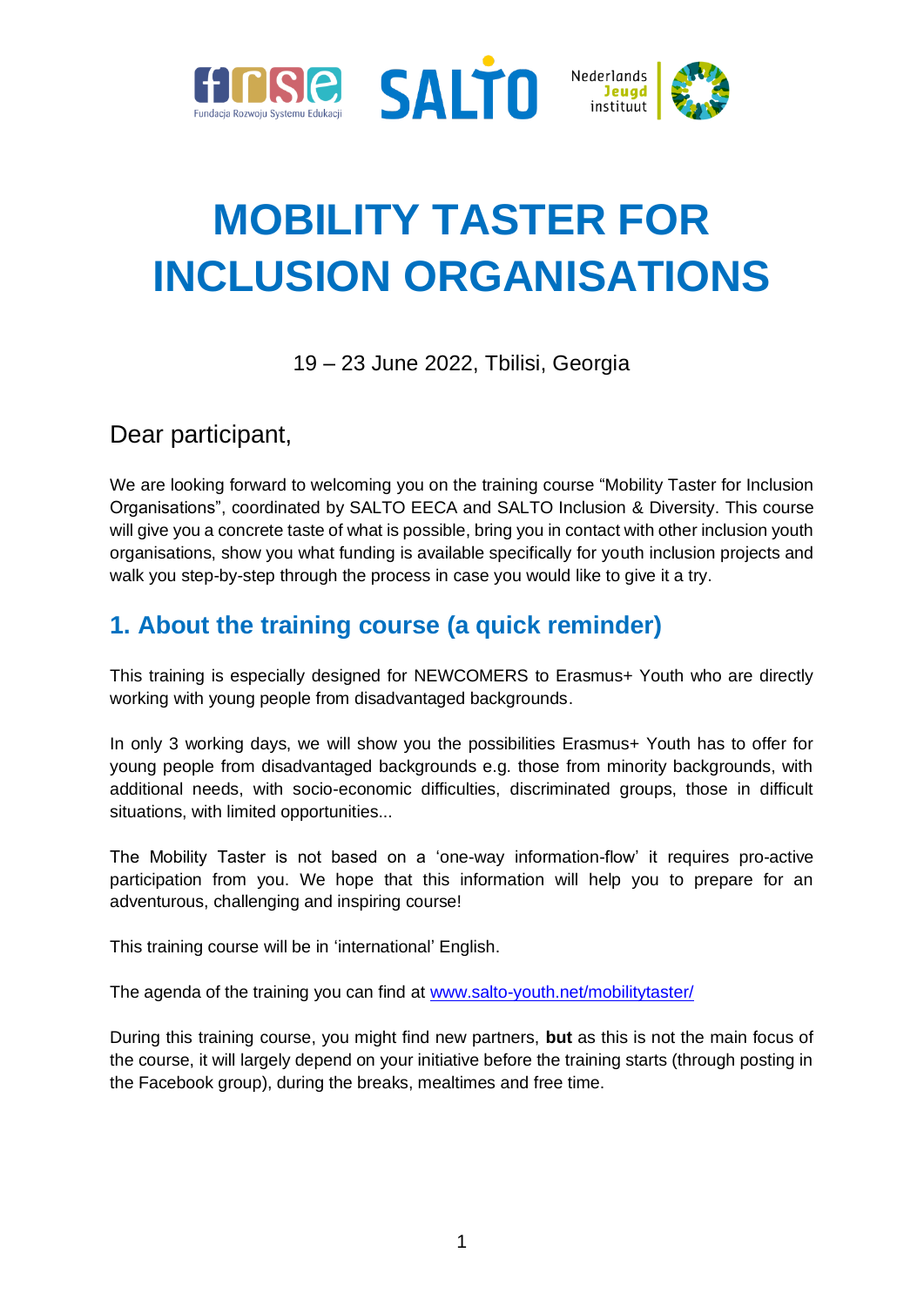



## **2. Our venue**

We will work and sleep in **MOXY Hotel Tbilisi**



Address: Saarbrucken Square, Tbilisi 0102 Georgia

For more information please see the website[:](http://www.landhotelyspertal.at/) [MOXY HOTEL](https://www.marriott.com/en-us/hotels/tbsox-moxy-tbilisi/overview/)

#### **Rooms:**

You will be accommodated in single rooms with towels and bed linens provided.

You will have access to a seminar room with all necessary technicalities, which is situated in the same hotel. There is also free wireless connection to the internet in the place, and a small sauna.

Please note that the organisers will not provide **any additional accommodation** for your extra stay.

## **3. Arrange your travel**

Check with your sending Erasmus+/Solidarity Corps National Agency or SALTO EECA about the rules which apply to the reimbursement of your **local** and **international** travel costs. Keep all the documents that prove your travel costs to be able to justify them when claiming your travel reimbursement.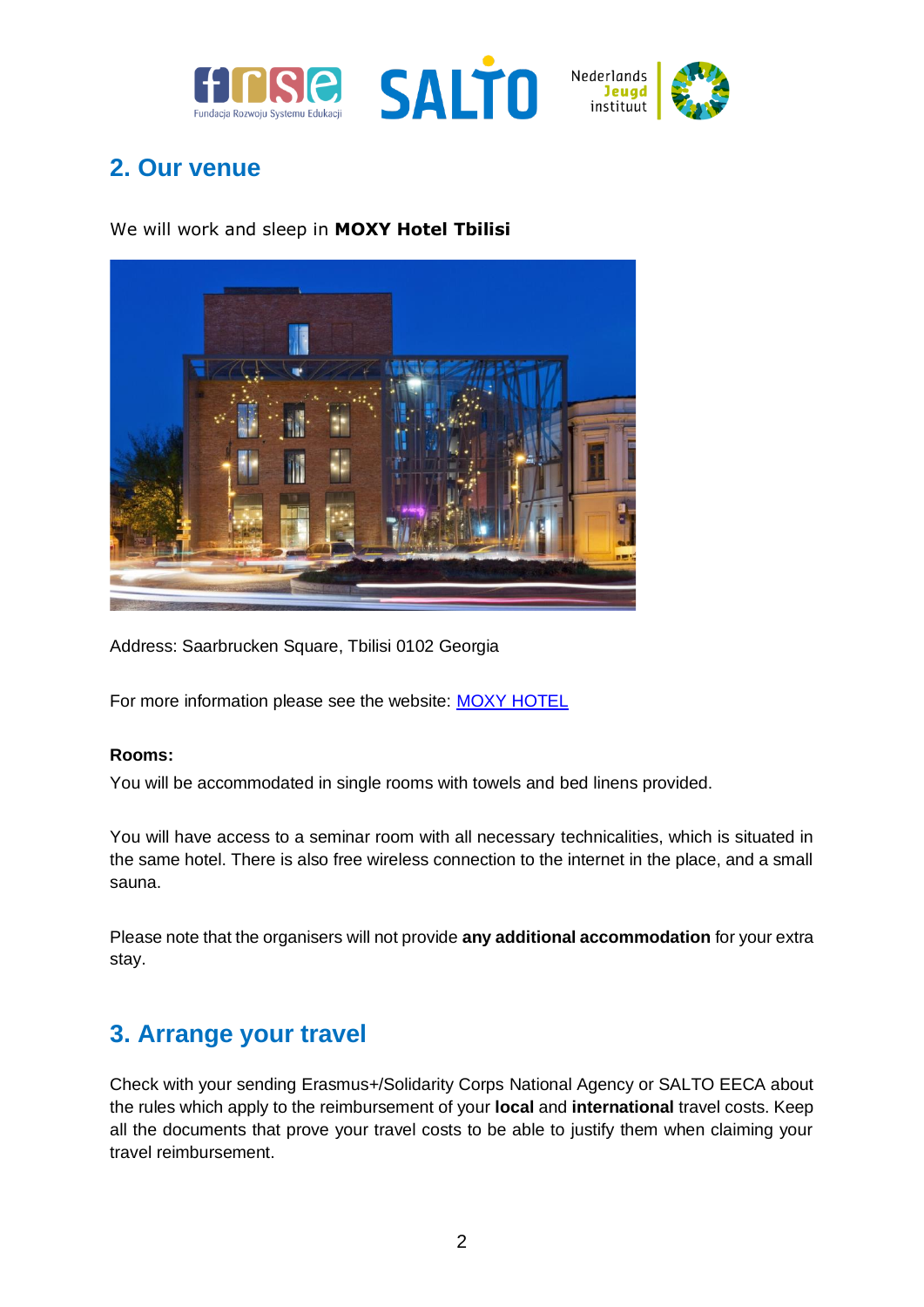



**As soon as you have your travel details, please fill in the Confirmation Form at** <http://onlineform.salto-youth.net/1881>

There are two international airports in Georgia: **Tbilisi and Kutaisi**.

Participants from **Armenia** are asked to travel by land. The same applies to **Azerbaijani** participants, unless the land border with Georgia remains closed during the training.

The training programme is intense and there will be **one free evening only**. If you want to visit the country, you should check with your sending National Agency or SALTO about the rules they apply in case you plan to come earlier or leave the hosting country later. Bear in mind that the costs and organisation of extra nights outside the official dates of the programme are your responsibility.

### **Getting to the hotel**

**From Tbilisi International Airport**, right in front of the airport building, there is a bus N337 going to the city center and the train station (Tbilisi Central). Ticket price for the bus and metro is 1.00 GEL. The bus fares are paid via control devices using plastic "metromoney" card, coins and/or credit card (only in bus). Paying straight to the driver is banned in the bus. You will be charged with 20 Gel if you travel without a valid ticket.

**Tbilisi Airport Bus working hours:** Daily from 06:55 AM – to 22:57 PM

• **From Tbilisi Airport** please take bus #337 and step off at Shota Rustaveli Ave #11, the bus stop is in front of the Tbilisi National Art Gallery and from there in 15 min walk you arrive at Moxy Hotel. **Please follow the [MAP](https://www.google.com/maps/dir/The+National+Gallery,+Shota+Rustaveli+Avenue,+Tbilisi/Moxy+Tbilisi+GE+Tbilisi+Saarbrucken+Square)**

**From the Kutaisi Airport** you can arrive by train or bus to Tbilisi Central. Take bus N337 from the train station "Tbilisi Central" and step off at Shota Rustaveli Ave #8, the bus stop is in front of The Parliament Building and from there in 13 min walk you arrive at Moxy Hotel. **Please follow the [MAP](https://www.google.com/maps/dir/Parliament+of+Georgia,+Shota+Rustaveli+Avenue,+Tbilisi/Moxy+Tbilisi+GE+Tbilisi+Saarbrucken+Square/@41.6998133,44.7971014,16z/data=!3m1!4b1!4m14!4m13!1m5!1m1!1s0x40440ce89788d313:0xc98ef1e2e13ce8ac!2m2!1d44.7990263!2d41.696865!1m5!1m1!1s0x40440ce044d38b97:0x3add2716554612d7!2m2!1d44.8048283!2d41.7026984!3e2)**

Please check prices and schedule from Kutasi airport in advance.

- **TRAIN** <https://www.railway.ge/modzraobis-saerto-ganrigi/> <https://biletebi.ge/startup.aspx?id=90>
- **BUS** <https://omnibusexpress.ge/book.html> <https://old.tkt.ge/omnibus?culture=en>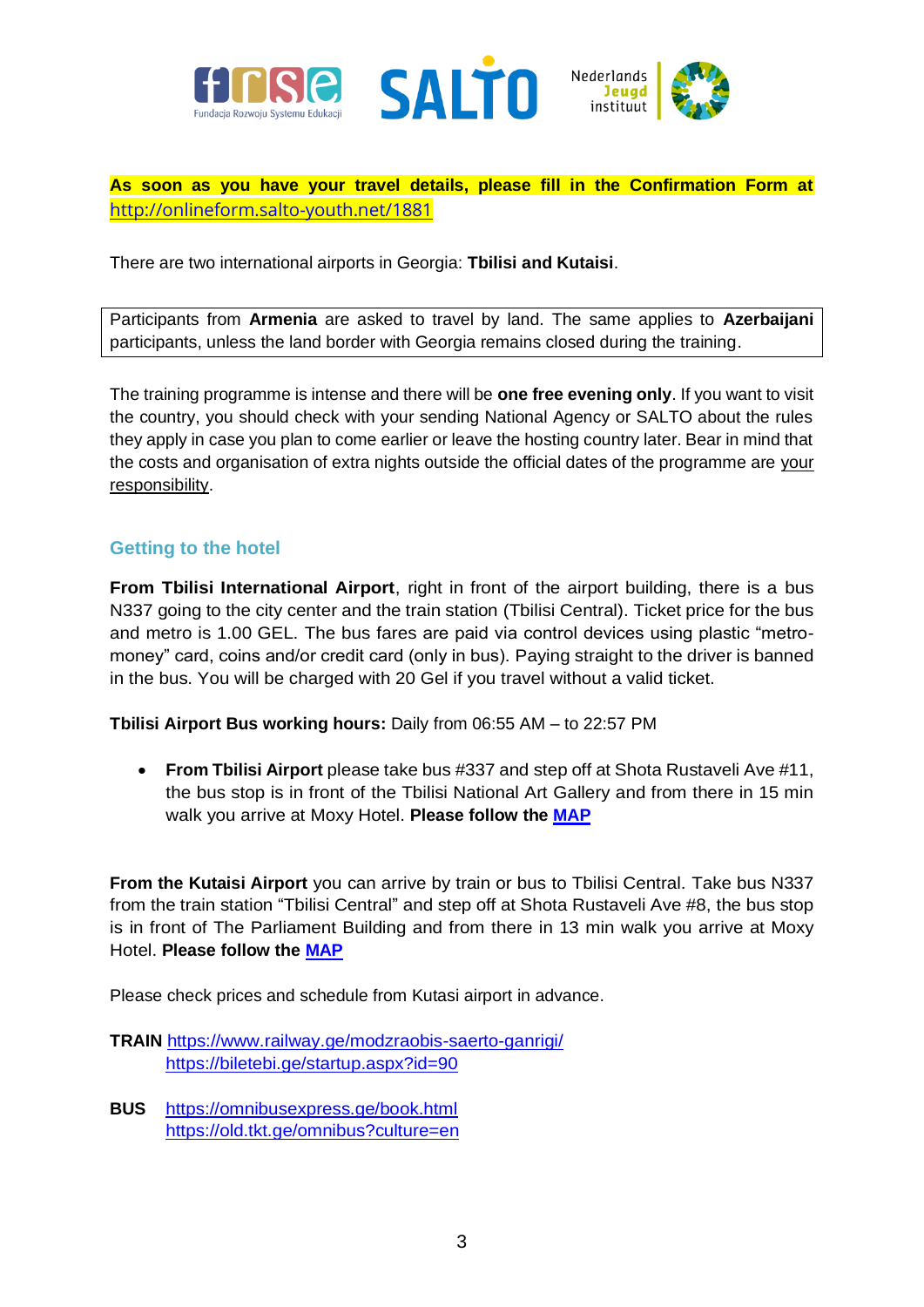





### **Transfers by the organisers**

- We can arrange airport transfer for the participants with reduced mobility, regardless of your time of arrival. Please add this as a comment in the 'confirmation form';
- since there is no public transfer from the Tbilisi airport to Tbilisi between 23:00 and 7 a.m. the organisers will offer a group transfer. Mention your arrival time and flight number clearly in the confirmation form.

### **Regulations for Crossing the Georgian Border in connection with the COVID-19 pandemic**

Foreign citizens taking any mode of travel (air, land or sea) are allowed into Georgia on the following terms:

- VACCINATED VISITORS Must present document proof of full vaccination (two doses or, in the case of Johnson & Johnson, one dose).
- UNVACCINATED VISITORS- Must present negative PCR test results taken 72 hours prior to visiting Georgia. (PCR test results must be presented in the Georgian, English, or Russian language.)

**For more details on travel regulations please follow the link: <https://stopcov.ge/en/page/sazRvris-kveTis-regulaciebi>**

**Currency:** Georgian Lari (GEL), €1 (EURO) = 3.14 (GEL) **Local Time:** CET +2 **Country Code:** +995 **Emergency Number:** 112

# **4. Things to bring**

### **About your organisation**

During the training course, everyone will get the opportunity to present their own organisation in a visual way, through an interactive activity on the afternoon of day 2. Please be aware that **there will be no time within the organised programme** of the training course to present your organisation in front of the whole group, or to show videos. Do, however, bring relevant materials about your (youth) organisation and its activities, this can be posters, flyers/leaflets, photos, etc.